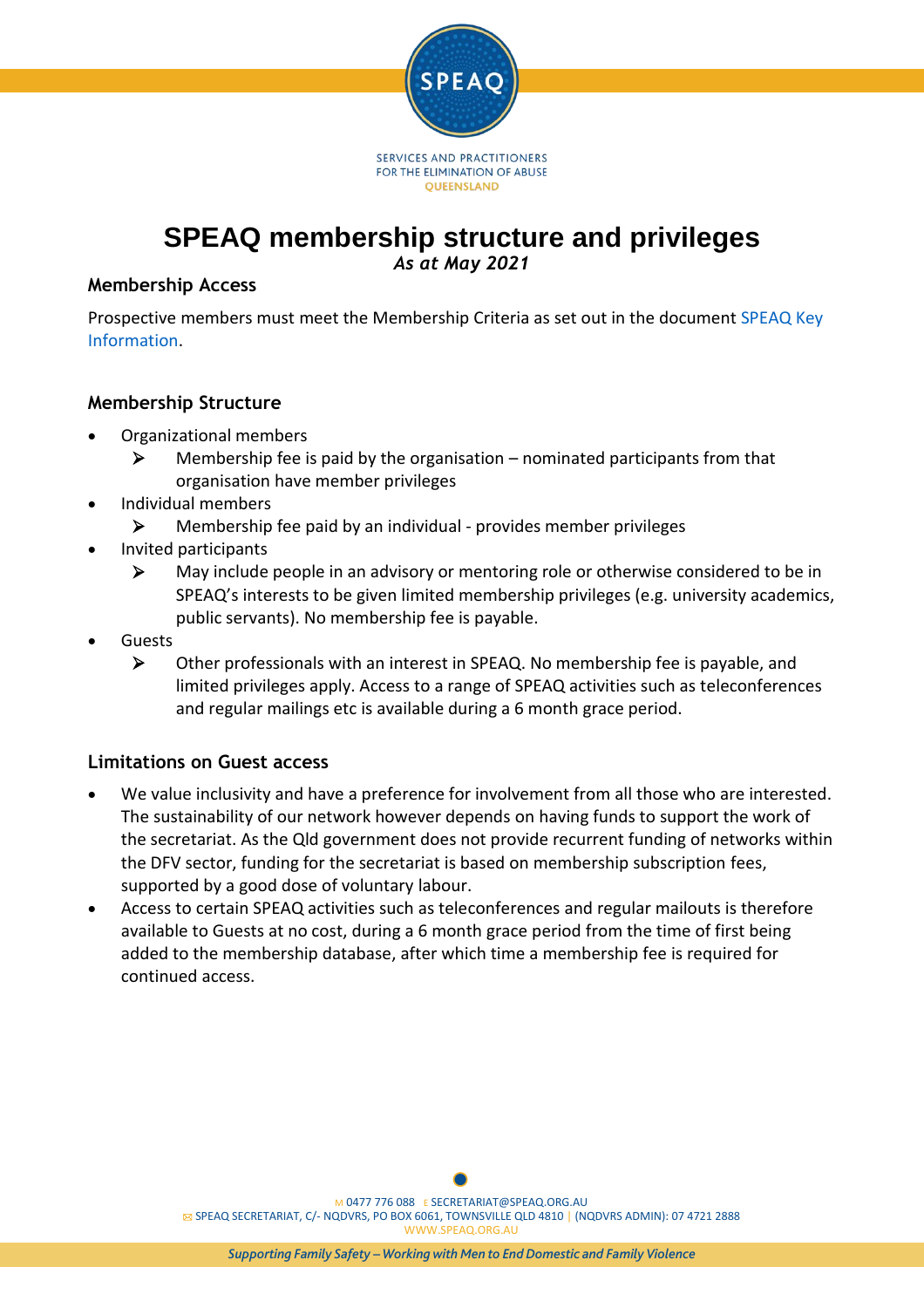

## *Fee structure*

Annual membership subscription fees are based on the extent of funded program activity and are payable by 30th September each year. Fees for 2021/22 are as follows. Figures are **inclusive of gst**:

- For an organisation or branch (site): \$425
	- for organisations, or branches of larger organisations running only one group program, or conducting other related activities
	- $\triangleright$  e.g. for an organisation operating 2 branches, with one program running in each branch, the fee is \$850
- For an organisation running more than one concurrent group program, an additional \$145 for each additional concurrent group
	- $\triangleright$  e.g. for an organisation / branch running two concurrent group programs, the total fee is \$570
	- This is capped at \$715 for 3 or more programs
- Individual practitioner: \$77
- Fee subscriptions are on a financial year basis (1 July to 30 June). Fees are halved for memberships commencing between December and April. Memberships commencing in May or June are current until the end of the following financial year.

The intention of this fee structure is that organisations running funded programs subscribe at the organisation rate. All nominated employees are then automatically treated as Employee Members. Use of Individual membership for employee practitioners is available only to those who are not part of organisations with perpetrator intervention program funding, or where an employee also wishes to join as an Individual member in their own right.

## *Access to SPEAQ activities*

Membership privileges according to membership category are as outlined in the following table:

| <b>Activity / Benefit</b>                                                                                                                                                         | <b>Member</b> | <b>Invited</b><br>Participant      | Guest                                                                                    |
|-----------------------------------------------------------------------------------------------------------------------------------------------------------------------------------|---------------|------------------------------------|------------------------------------------------------------------------------------------|
| Inclusion in Public Mailing List<br>(for occasional emails as determined<br>to be in the interests of SPEAQ)                                                                      |               |                                    |                                                                                          |
| Inclusion in Member Mailing List<br>(for: notification of meetings;<br>distribution of papers, research info,<br>surveys, notification of professional<br>development events etc) |               |                                    | During grace period -<br>Otherwise: At<br>secretariat discretion<br>in SPEAQ's interests |
| Access to SPEAQ website member-<br>only content, including Practice<br>Resources; Discussion Forum;<br>Special Interest groups; Blog etc.                                         |               | (excluding some<br>member content) | $\mathbf x$                                                                              |
| Monthly Teleconference Meeting<br>participation                                                                                                                                   |               |                                    | During grace period -                                                                    |